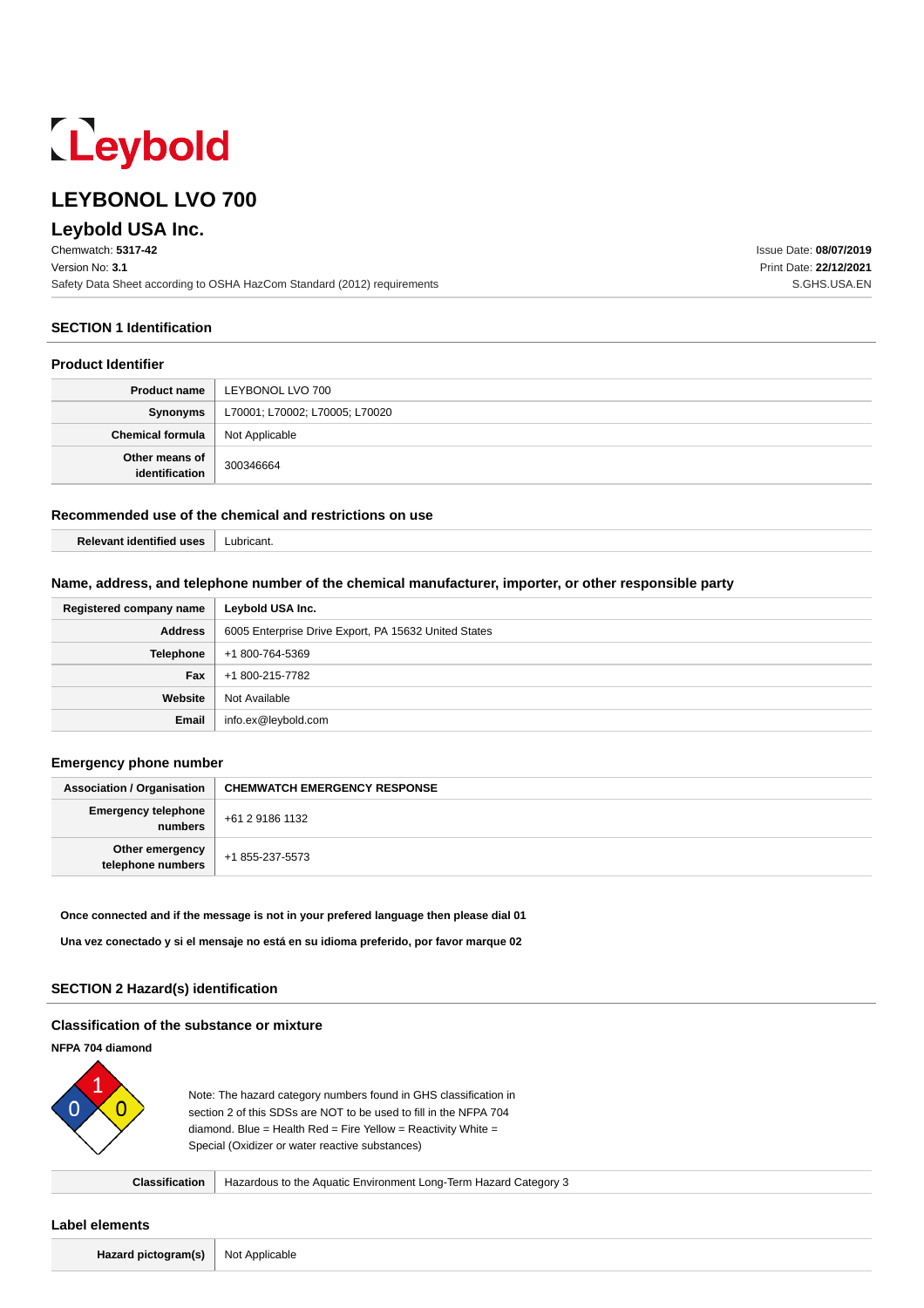**Signal word Not Applicable**

## **Hazard statement(s)**

**H412** | Harmful to aquatic life with long lasting effects.

## **Hazard(s) not otherwise classified**

Not Applicable

#### **Precautionary statement(s) Prevention**

**P273** Avoid release to the environment.

## **Precautionary statement(s) Response**

Not Applicable

## **Precautionary statement(s) Storage**

Not Applicable

## **Precautionary statement(s) Disposal**

**P501** Dispose of contents/container to authorised hazardous or special waste collection point in accordance with any local regulation.

#### **SECTION 3 Composition / information on ingredients**

#### **Substances**

See section below for composition of Mixtures

#### **Mixtures**

| <b>CAS No</b> | %[weight]    | <b>Name</b>                |  |
|---------------|--------------|----------------------------|--|
| Not Available | $0.25 - 2.5$ | 2,6-di-tert-butyl-p-cresol |  |
| Not Available | $0.25 - 1$   | N-1-naphthylaniline        |  |

#### **SECTION 4 First-aid measures**

#### **Description of first aid measures**

| <b>Eye Contact</b>  | If this product comes in contact with the eyes:<br>• Wash out immediately with fresh running water.<br>Ensure complete irrigation of the eye by keeping eyelids apart and away from eye and moving the eyelids by occasionally<br>lifting the upper and lower lids.<br>Seek medical attention without delay; if pain persists or recurs seek medical attention.<br>Removal of contact lenses after an eye injury should only be undertaken by skilled personnel.                                |
|---------------------|-------------------------------------------------------------------------------------------------------------------------------------------------------------------------------------------------------------------------------------------------------------------------------------------------------------------------------------------------------------------------------------------------------------------------------------------------------------------------------------------------|
| <b>Skin Contact</b> | If skin contact occurs:<br>Immediately remove all contaminated clothing, including footwear.<br>Flush skin and hair with running water (and soap if available).<br>Seek medical attention in event of irritation.                                                                                                                                                                                                                                                                               |
| <b>Inhalation</b>   | If fumes, aerosols or combustion products are inhaled remove from contaminated area.<br>Other measures are usually unnecessary.                                                                                                                                                                                                                                                                                                                                                                 |
| Ingestion           | If swallowed do <b>NOT</b> induce vomiting.<br>If vomiting occurs, lean patient forward or place on left side (head-down position, if possible) to maintain open airway and<br>prevent aspiration.<br>• Observe the patient carefully.<br>Never give liquid to a person showing signs of being sleepy or with reduced awareness; i.e. becoming unconscious.<br>Give water to rinse out mouth, then provide liquid slowly and as much as casualty can comfortably drink.<br>Seek medical advice. |

## **Most important symptoms and effects, both acute and delayed**

See Section 11

## **Indication of any immediate medical attention and special treatment needed**

Treat symptomatically.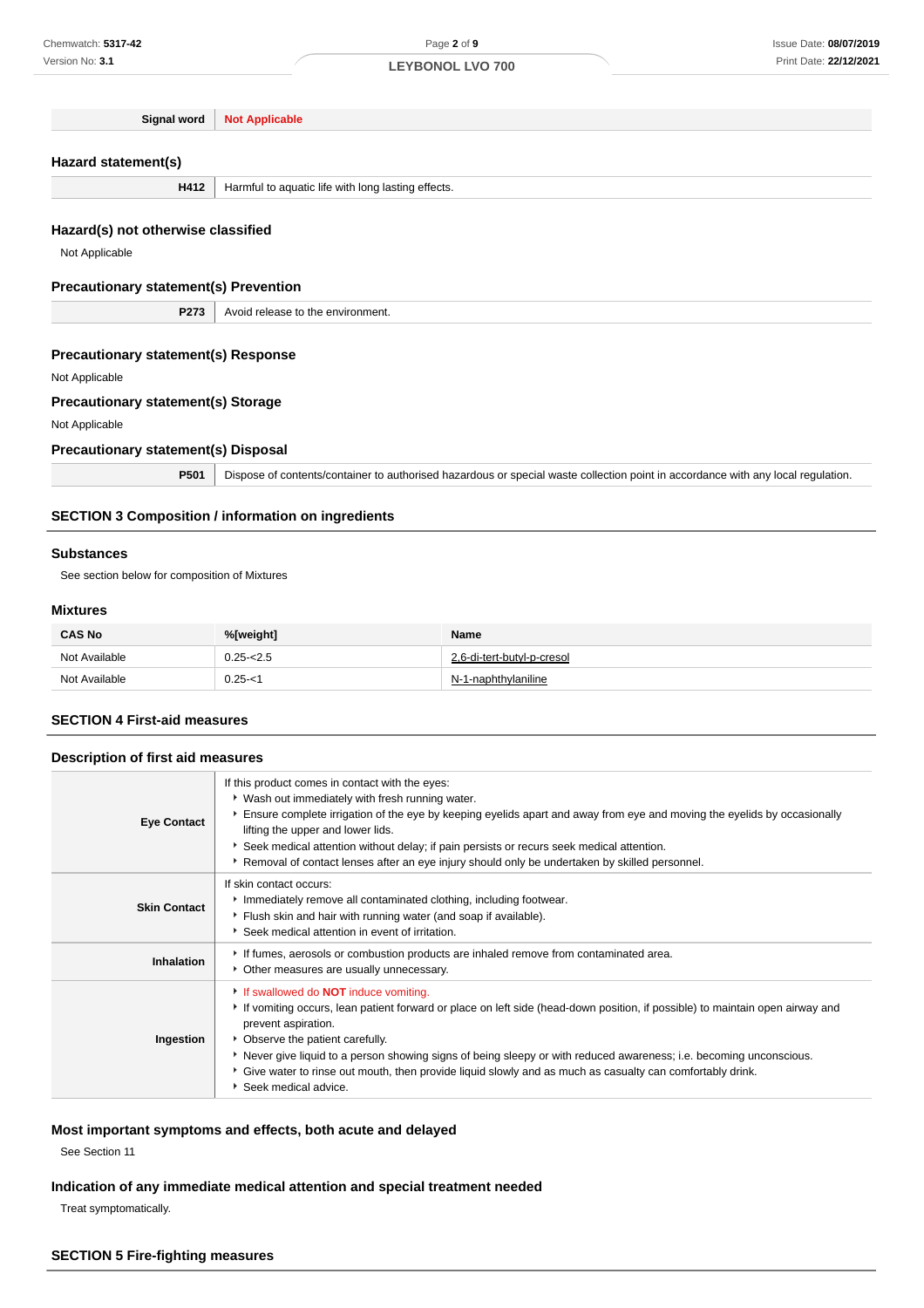## **Extinguishing media**

- Foam.
- Dry chemical powder.
- Carbon dioxide.
- Water spray or fog Large fires only.

## **Special hazards arising from the substrate or mixture**

| - - - | NG |
|-------|----|
|       |    |

## **Special protective equipment and precautions for fire-fighters**

| <b>Fire Fighting</b>         | Alert Fire Brigade and tell them location and nature of hazard.<br>• Wear breathing apparatus plus protective gloves.<br>▶ Prevent, by any means available, spillage from entering drains or water course.<br>► Use water delivered as a fine spray to control fire and cool adjacent area.                                                                                             |
|------------------------------|-----------------------------------------------------------------------------------------------------------------------------------------------------------------------------------------------------------------------------------------------------------------------------------------------------------------------------------------------------------------------------------------|
| <b>Fire/Explosion Hazard</b> | The material is not readily combustible under normal conditions.<br>► However, it will break down under fire conditions and the organic component may burn.<br>Not considered to be a significant fire risk.<br>Heat may cause expansion or decomposition with violent rupture of containers.<br>Other decomposition products include:<br>carbon dioxide (CO2)<br>nitrogen oxides (NOx) |

#### **SECTION 6 Accidental release measures**

#### **Personal precautions, protective equipment and emergency procedures**

See section 8

#### **Environmental precautions**

See section 12

## **Methods and material for containment and cleaning up**

| <b>Minor Spills</b> | Remove all ignition sources.<br>Clean up all spills immediately.<br>Avoid breathing vapours and contact with skin and eyes.<br>• Control personal contact with the substance, by using protective equipment. |
|---------------------|--------------------------------------------------------------------------------------------------------------------------------------------------------------------------------------------------------------|
| <b>Major Spills</b> | Moderate hazard.<br>Clear area of personnel and move upwind.<br>Alert Fire Brigade and tell them location and nature of hazard.<br>Wear breathing apparatus plus protective gloves.                          |

Personal Protective Equipment advice is contained in Section 8 of the SDS.

#### **SECTION 7 Handling and storage**

#### **Precautions for safe handling**

| Safe handling     | Avoid all personal contact, including inhalation.<br>* Wear protective clothing when risk of exposure occurs.<br>▶ Use in a well-ventilated area.<br>Prevent concentration in hollows and sumps. |
|-------------------|--------------------------------------------------------------------------------------------------------------------------------------------------------------------------------------------------|
| Other information | Store in original containers.<br>Keep containers securely sealed.<br>No smoking, naked lights or ignition sources.<br>Store in a cool, dry, well-ventilated area.                                |

#### **Conditions for safe storage, including any incompatibilities**

| Suitable container             | ▶ Metal can or drum<br>Packaging as recommended by manufacturer.<br>• Check all containers are clearly labelled and free from leaks. |
|--------------------------------|--------------------------------------------------------------------------------------------------------------------------------------|
| <b>Storage incompatibility</b> | None known                                                                                                                           |

#### **SECTION 8 Exposure controls / personal protection**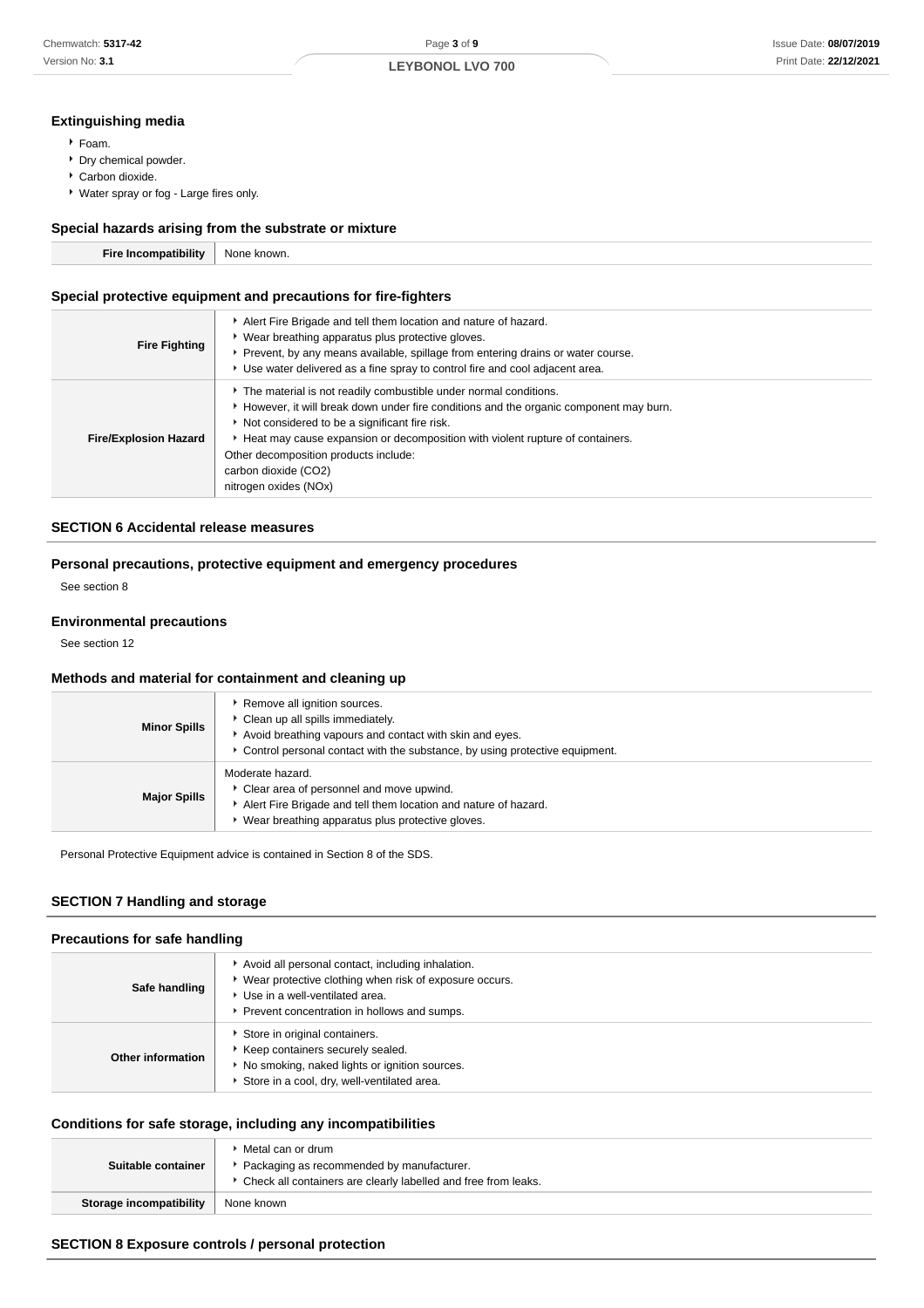## **Control parameters**

## **Occupational Exposure Limits (OEL)**

#### **INGREDIENT DATA**

Not Available

#### **Emergency Limits** I

| Ingredient                 | TEEL-1               | TEEL-2        |                     | TEEL-3        |
|----------------------------|----------------------|---------------|---------------------|---------------|
| LEYBONOL LVO 700           | Not Available        | Not Available |                     | Not Available |
|                            |                      |               |                     |               |
|                            |                      |               |                     |               |
| Ingredient                 | <b>Original IDLH</b> |               | <b>Revised IDLH</b> |               |
| 2,6-di-tert-butyl-p-cresol | Not Available        |               | Not Available       |               |

#### **Occupational Exposure Banding**

| Ingredient          | <b>Occupational Exposure Band Rating</b>                                                                                                                                                                                                                                                                                                                                 | <b>Occupational Exposure Band Limit</b> |
|---------------------|--------------------------------------------------------------------------------------------------------------------------------------------------------------------------------------------------------------------------------------------------------------------------------------------------------------------------------------------------------------------------|-----------------------------------------|
| N-1-naphthylaniline |                                                                                                                                                                                                                                                                                                                                                                          | $\leq 0.01$ mg/m <sup>3</sup>           |
| Notes:              | Occupational exposure banding is a process of assigning chemicals into specific categories or bands based on a chemical's<br>potency and the adverse health outcomes associated with exposure. The output of this process is an occupational exposure<br>band (OEB), which corresponds to a range of exposure concentrations that are expected to protect worker health. |                                         |

## **Exposure controls**

| Appropriate engineering<br>controls | Engineering controls are used to remove a hazard or place a barrier between the worker and the hazard. Well-designed<br>engineering controls can be highly effective in protecting workers and will typically be independent of worker interactions to<br>provide this high level of protection.<br>The basic types of engineering controls are:<br>Process controls which involve changing the way a job activity or process is done to reduce the risk.<br>Enclosure and/or isolation of emission source which keeps a selected hazard "physically" away from the worker and ventilation<br>that strategically "adds" and "removes" air in the work environment. |
|-------------------------------------|--------------------------------------------------------------------------------------------------------------------------------------------------------------------------------------------------------------------------------------------------------------------------------------------------------------------------------------------------------------------------------------------------------------------------------------------------------------------------------------------------------------------------------------------------------------------------------------------------------------------------------------------------------------------|
| <b>Personal protection</b>          |                                                                                                                                                                                                                                                                                                                                                                                                                                                                                                                                                                                                                                                                    |
| Eye and face protection             | Safety glasses with side shields<br>Chemical goggles.<br>Contact lenses may pose a special hazard; soft contact lenses may absorb and concentrate irritants. A written policy<br>document, describing the wearing of lenses or restrictions on use, should be created for each workplace or task. This should<br>include a review of lens absorption and adsorption for the class of chemicals in use and an account of injury experience.                                                                                                                                                                                                                         |
| <b>Skin protection</b>              | See Hand protection below                                                                                                                                                                                                                                                                                                                                                                                                                                                                                                                                                                                                                                          |
| Hands/feet protection               | Wear general protective gloves, eg. light weight rubber gloves.<br>The selection of suitable gloves does not only depend on the material, but also on further marks of quality which vary from<br>manufacturer to manufacturer. Where the chemical is a preparation of several substances, the resistance of the glove material<br>can not be calculated in advance and has therefore to be checked prior to the application.<br>The exact break through time for substances has to be obtained from the manufacturer of the protective gloves and has to be<br>observed when making a final choice.<br>Personal hygiene is a key element of effective hand care.  |
| <b>Body protection</b>              | See Other protection below                                                                                                                                                                                                                                                                                                                                                                                                                                                                                                                                                                                                                                         |
| Other protection                    | No special equipment needed when handling small quantities.<br><b>OTHERWISE:</b><br>• Overalls.<br>* Barrier cream.<br>Eyewash unit.                                                                                                                                                                                                                                                                                                                                                                                                                                                                                                                               |

## **SECTION 9 Physical and chemical properties**

## **Information on basic physical and chemical properties**

| Appearance            | Yellow liquid with characteristic odour. |                                  |       |
|-----------------------|------------------------------------------|----------------------------------|-------|
|                       |                                          |                                  |       |
| <b>Physical state</b> | Liquid                                   | <b>Relative density (Water =</b> | 0.904 |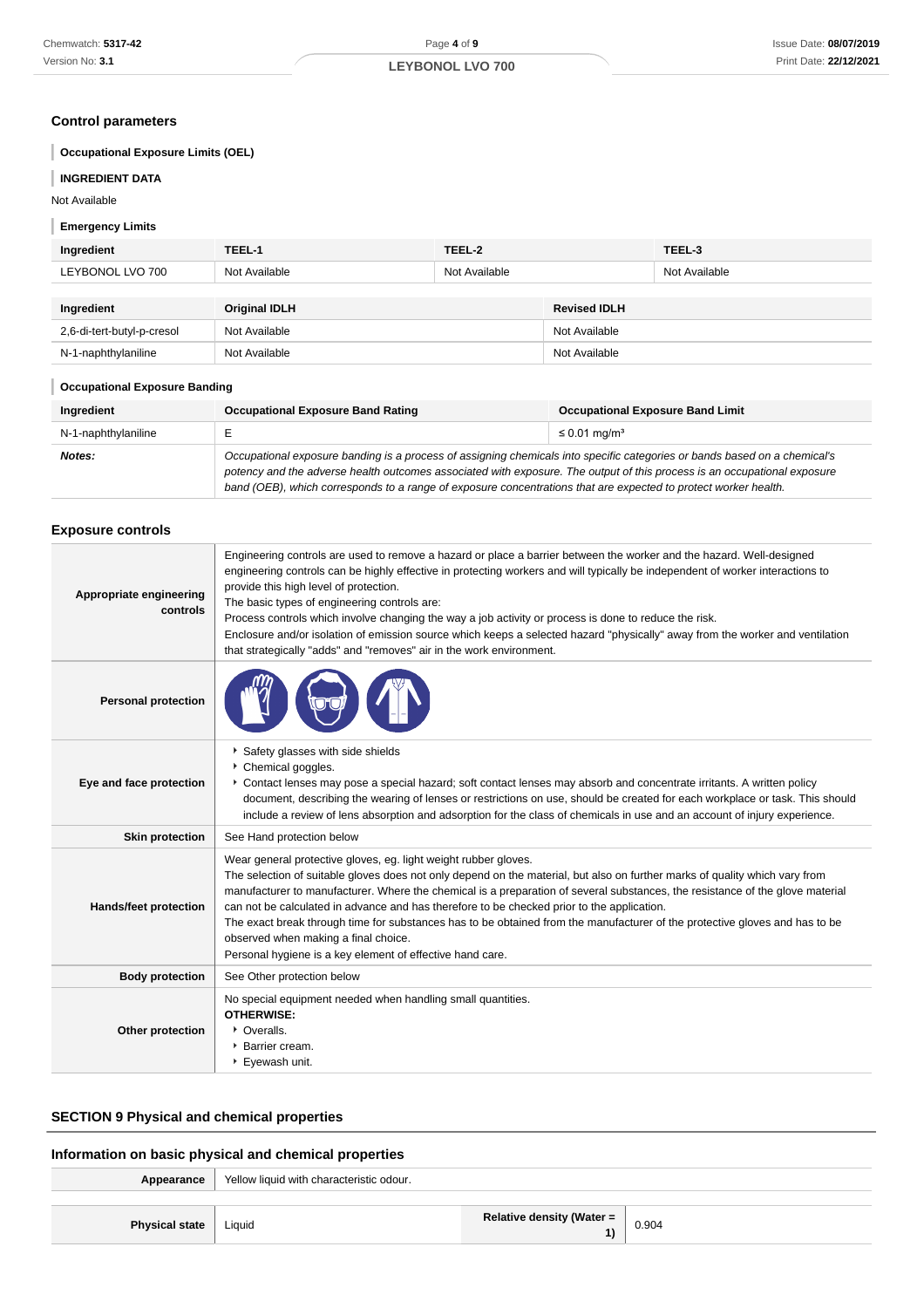| Odour                                           | Not Available  | <b>Partition coefficient</b><br>n-octanol / water | Not Available  |
|-------------------------------------------------|----------------|---------------------------------------------------|----------------|
| <b>Odour threshold</b>                          | Not Available  | <b>Auto-ignition temperature</b><br>$(^{\circ}C)$ | Not Available  |
| pH (as supplied)                                | Not Available  | Decomposition<br>temperature                      | Not Available  |
| Melting point / freezing<br>point $(^{\circ}C)$ | Not Available  | Viscosity (cSt)                                   | 31.3 @ 40C     |
| Initial boiling point and<br>boiling range (°C) | Not Available  | Molecular weight (g/mol)                          | Not Applicable |
| Flash point (°C)                                | 222            | <b>Taste</b>                                      | Not Available  |
| <b>Evaporation rate</b>                         | Not Available  | <b>Explosive properties</b>                       | Not Available  |
| <b>Flammability</b>                             | Not Applicable | <b>Oxidising properties</b>                       | Not Available  |
| Upper Explosive Limit (%)                       | Not Available  | <b>Surface Tension (dyn/cm</b><br>or mN/m)        | Not Available  |
| Lower Explosive Limit (%)                       | Not Available  | <b>Volatile Component (%vol)</b>                  | Not Available  |
| Vapour pressure (kPa)                           | Not Available  | Gas group                                         | Not Available  |
| Solubility in water                             | Not Available  | pH as a solution (%)                              | Not Available  |
| Vapour density $(Air = 1)$                      | Not Available  | VOC g/L                                           | Not Available  |

## **SECTION 10 Stability and reactivity**

| Reactivity                                 | See section 7                                                             |
|--------------------------------------------|---------------------------------------------------------------------------|
| <b>Chemical stability</b>                  | Product is considered stable and hazardous polymerisation will not occur. |
| Possibility of hazardous<br>reactions      | See section 7                                                             |
| <b>Conditions to avoid</b>                 | See section 7                                                             |
| Incompatible materials                     | See section 7                                                             |
| <b>Hazardous decomposition</b><br>products | See section 5                                                             |

## **SECTION 11 Toxicological information**

## **Information on toxicological effects**

| <b>Inhaled</b>      | The material is not thought to produce adverse health effects or irritation of the respiratory tract (as classified by EC Directives<br>using animal models). Nevertheless, good hygiene practice requires that exposure be kept to a minimum and that suitable control<br>measures be used in an occupational setting. |
|---------------------|-------------------------------------------------------------------------------------------------------------------------------------------------------------------------------------------------------------------------------------------------------------------------------------------------------------------------|
| Ingestion           | The material has <b>NOT</b> been classified by EC Directives or other classification systems as "harmful by ingestion". This is because<br>of the lack of corroborating animal or human evidence.                                                                                                                       |
| <b>Skin Contact</b> | The material is not thought to produce adverse health effects or skin irritation following contact (as classified by EC Directives<br>using animal models). Nevertheless, good hygiene practice requires that exposure be kept to a minimum and that suitable gloves<br>be used in an occupational setting.             |
| Eye                 | Although the liquid is not thought to be an irritant (as classified by EC Directives), direct contact with the eye may produce<br>transient discomfort characterised by tearing or conjunctival redness (as with windburn).                                                                                             |
| <b>Chronic</b>      | Long-term exposure to the product is not thought to produce chronic effects adverse to the health (as classified by EC Directives<br>using animal models); nevertheless exposure by all routes should be minimised as a matter of course.                                                                               |

| <b>LEYBONOL LVO 700</b>    | <b>TOXICITY</b>                                                                                                                                                                                                                 | <b>IRRITATION</b> |
|----------------------------|---------------------------------------------------------------------------------------------------------------------------------------------------------------------------------------------------------------------------------|-------------------|
|                            | Not Available                                                                                                                                                                                                                   | Not Available     |
| 2,6-di-tert-butyl-p-cresol | <b>TOXICITY</b>                                                                                                                                                                                                                 | <b>IRRITATION</b> |
|                            | Not Available                                                                                                                                                                                                                   | Not Available     |
| N-1-naphthylaniline        | <b>TOXICITY</b>                                                                                                                                                                                                                 | <b>IRRITATION</b> |
|                            | Not Available                                                                                                                                                                                                                   | Not Available     |
| Legend:                    | 1. Value obtained from Europe ECHA Registered Substances - Acute toxicity 2.* Value obtained from manufacturer's SDS.<br>Unless otherwise specified data extracted from RTECS - Register of Toxic Effect of chemical Substances |                   |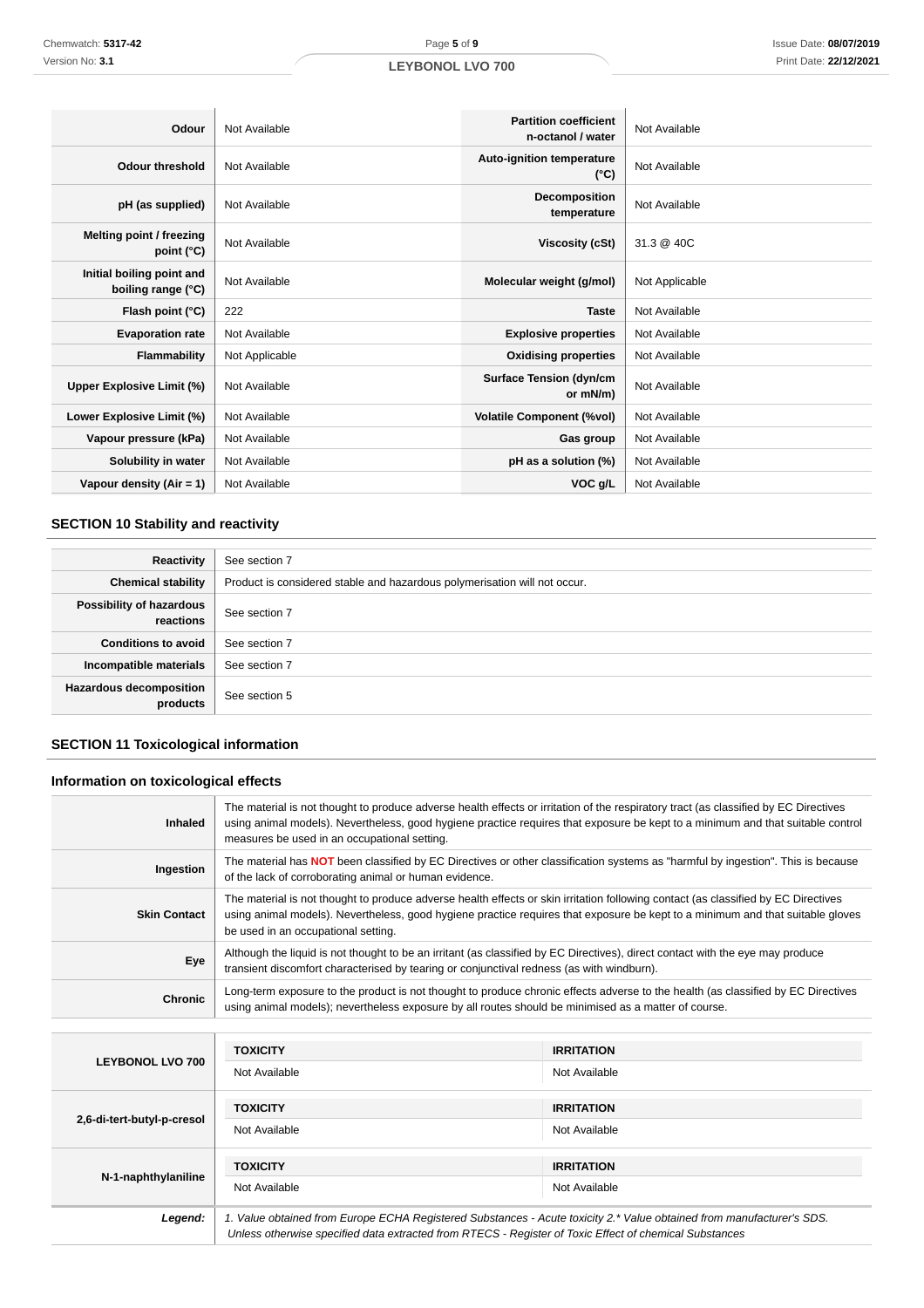#### The following information refers to contact allergens as a group and may not be specific to this product. Contact allergies quickly manifest themselves as contact eczema, more rarely as urticaria or Quincke's oedema. The pathogenesis of contact eczema involves a cell-mediated (T lymphocytes) immune reaction of the delayed type. Other allergic **N-1-naphthylaniline** skin reactions, e.g. contact urticaria, involve antibody-mediated immune reactions. The significance of the contact allergen is not simply determined by its sensitisation potential: the distribution of the substance and the opportunities for contact with it are equally important. **Acute Toxicity X Carcinogenicity**  $\boldsymbol{\mathsf{x}}$ **Skin Irritation/Corrosion X Reproductivity**  $\boldsymbol{\mathsf{x}}$ **Serious Eye Damage/Irritation X COT** - Single Exposure  $\boldsymbol{\mathsf{x}}$ **Respiratory or Skin STOT - Repeated Exposure**<br> **STOT - Repeated Exposure** × **Mutagenicity X Aspiration Hazard** × **Legend:** – Data either not available or does not fill the criteria for classification

 $\blacktriangleright$  – Data available to make classification

#### **SECTION 12 Ecological information**

#### **Toxicity**

|                            | Endpoint                | <b>Test Duration (hr)</b>                                                                                                                                                                                                                                                                                                                                                           | <b>Species</b> | Value                   | <b>Source</b>           |
|----------------------------|-------------------------|-------------------------------------------------------------------------------------------------------------------------------------------------------------------------------------------------------------------------------------------------------------------------------------------------------------------------------------------------------------------------------------|----------------|-------------------------|-------------------------|
| <b>LEYBONOL LVO 700</b>    | <b>Not</b><br>Available | Not Available                                                                                                                                                                                                                                                                                                                                                                       | Not Available  | <b>Not</b><br>Available | Not<br>Available        |
|                            | Endpoint                | <b>Test Duration (hr)</b>                                                                                                                                                                                                                                                                                                                                                           | <b>Species</b> | Value                   | <b>Source</b>           |
| 2.6-di-tert-butyl-p-cresol | <b>Not</b><br>Available | Not Available                                                                                                                                                                                                                                                                                                                                                                       | Not Available  | Not<br>Available        | <b>Not</b><br>Available |
|                            | Endpoint                | <b>Test Duration (hr)</b>                                                                                                                                                                                                                                                                                                                                                           | <b>Species</b> | Value                   | <b>Source</b>           |
| N-1-naphthylaniline        | <b>Not</b><br>Available | Not Available                                                                                                                                                                                                                                                                                                                                                                       | Not Available  | <b>Not</b><br>Available | <b>Not</b><br>Available |
| Legend:                    | Vendor Data             | Extracted from 1. IUCLID Toxicity Data 2. Europe ECHA Registered Substances - Ecotoxicological Information - Aquatic Toxicity<br>3. EPIWIN Suite V3.12 (QSAR) - Aquatic Toxicity Data (Estimated) 4. US EPA, Ecotox database - Aquatic Toxicity Data 5.<br>ECETOC Aquatic Hazard Assessment Data 6. NITE (Japan) - Bioconcentration Data 7. METI (Japan) - Bioconcentration Data 8. |                |                         |                         |

Harmful to aquatic organisms.

May cause long-term adverse effects in the aquatic environment.

Do NOT allow product to come in contact with surface waters or to intertidal areas below the mean high water mark. Do not contaminate water when cleaning equipment or disposing of equipment wash-waters.

Wastes resulting from use of the product must be disposed of on site or at approved waste sites.

## **Persistence and degradability**

| Ingredient | Persistence: Water/Soil<br><b>Persistence: Air</b> |                                       |
|------------|----------------------------------------------------|---------------------------------------|
|            | No Data available for all ingredients              | No Data available for all ingredients |

## **Bioaccumulative potential**

| Ingredient | <b>Bioaccumulation</b>                |
|------------|---------------------------------------|
|            | No Data available for all ingredients |

## **Mobility in soil**

| Ingredient | <b>Mobility</b>                       |
|------------|---------------------------------------|
|            | No Data available for all ingredients |

## **SECTION 13 Disposal considerations**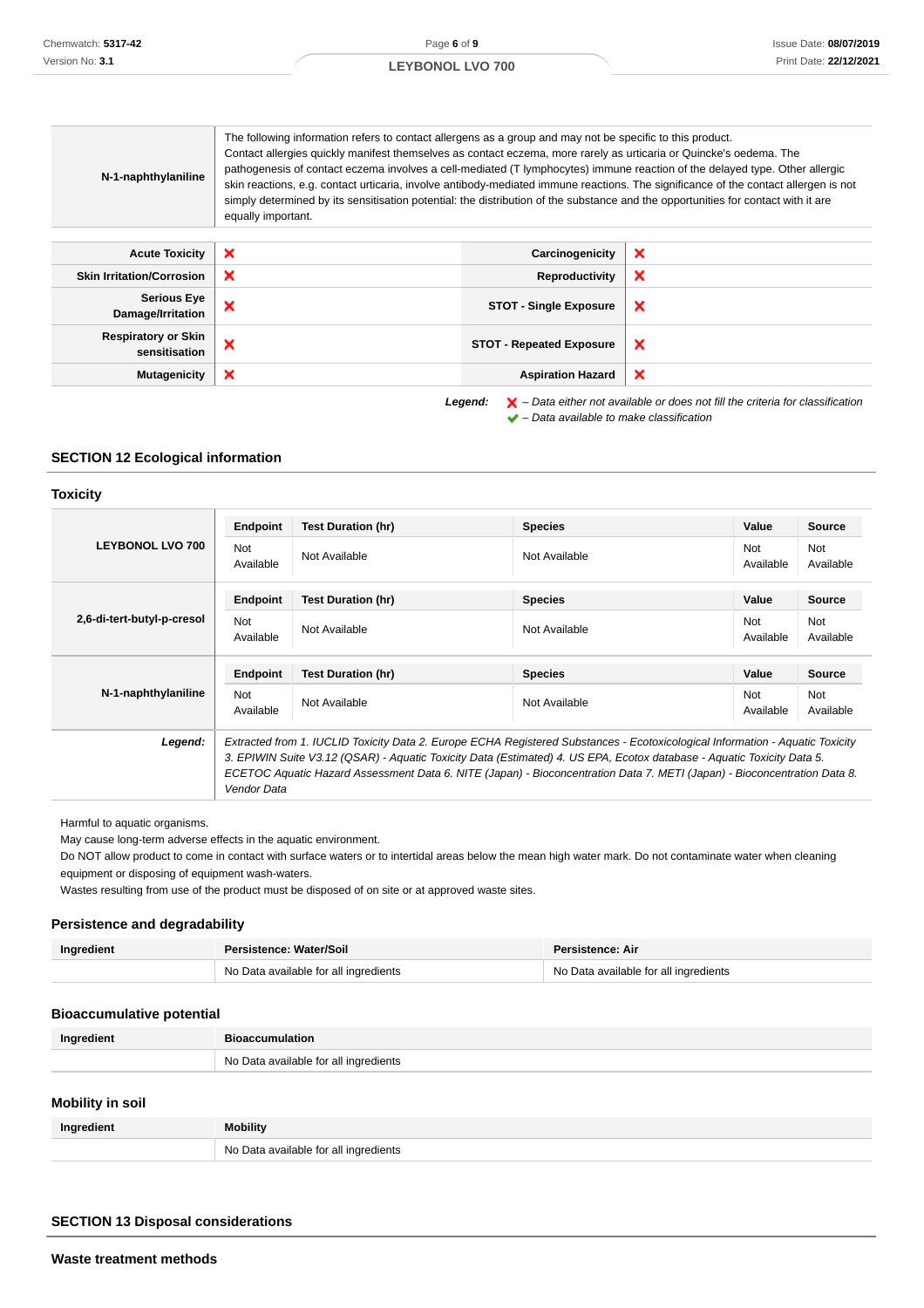|                            | Legislation addressing waste disposal requirements may differ by country, state and/or territory. Each user must refer to laws |  |  |
|----------------------------|--------------------------------------------------------------------------------------------------------------------------------|--|--|
|                            | operating in their area. In some areas, certain wastes must be tracked.                                                        |  |  |
|                            | A Hierarchy of Controls seems to be common - the user should investigate:                                                      |  |  |
|                            | ▶ Reduction                                                                                                                    |  |  |
|                            | ▶ Reuse                                                                                                                        |  |  |
|                            | Recycling                                                                                                                      |  |  |
|                            | • Disposal (if all else fails)                                                                                                 |  |  |
| <b>Product / Packaging</b> | This material may be recycled if unused, or if it has not been contaminated so as to make it unsuitable for its intended use.  |  |  |
| disposal                   | DO NOT allow wash water from cleaning or process equipment to enter drains.                                                    |  |  |
|                            | It may be necessary to collect all wash water for treatment before disposal.                                                   |  |  |
|                            | In all cases disposal to sewer may be subject to local laws and regulations and these should be considered first.              |  |  |
|                            | * Where in doubt contact the responsible authority.                                                                            |  |  |
|                            | ▶ Recycle wherever possible or consult manufacturer for recycling options.                                                     |  |  |
|                            | • Consult State Land Waste Management Authority for disposal.                                                                  |  |  |
|                            | • Bury residue in an authorised landfill.                                                                                      |  |  |
|                            | Recycle containers if possible, or dispose of in an authorised landfill.                                                       |  |  |

## **SECTION 14 Transport information**

| <b>Labels Required</b>  |           |
|-------------------------|-----------|
| <b>Marine Pollutant</b> | <b>NO</b> |
|                         |           |

## **Land transport (DOT): NOT REGULATED FOR TRANSPORT OF DANGEROUS GOODS**

#### **Air transport (ICAO-IATA / DGR): NOT REGULATED FOR TRANSPORT OF DANGEROUS GOODS**

#### **Sea transport (IMDG-Code / GGVSee): NOT REGULATED FOR TRANSPORT OF DANGEROUS GOODS**

#### **Transport in bulk according to Annex II of MARPOL and the IBC code**

#### Not Applicable

#### **Transport in bulk in accordance with MARPOL Annex V and the IMSBC Code**

| <b>Product name</b>        | Group         |
|----------------------------|---------------|
| 2,6-di-tert-butyl-p-cresol | Not Available |
| N-1-naphthylaniline        | Not Available |

#### **Transport in bulk in accordance with the ICG Code**

| <b>Product name</b>        | Ship Type     |
|----------------------------|---------------|
| 2,6-di-tert-butyl-p-cresol | Not Available |
| N-1-naphthylaniline        | Not Available |

## **SECTION 15 Regulatory information**

## **Safety, health and environmental regulations / legislation specific for the substance or mixture**

**2,6-di-tert-butyl-p-cresol is found on the following regulatory lists**

Not Applicable

I **N-1-naphthylaniline is found on the following regulatory lists**

Not Applicable

#### **Federal Regulations**

## **Superfund Amendments and Reauthorization Act of 1986 (SARA)**

#### **Section 311/312 hazard categories**

| Flammable (Gases, Aerosols, Liquids, or Solids) |           |
|-------------------------------------------------|-----------|
| Gas under pressure                              | <b>No</b> |
| Explosive                                       | <b>No</b> |
| Self-heating                                    | <b>No</b> |
| Pyrophoric (Liquid or Solid)                    |           |
| <b>Pyrophoric Gas</b>                           | <b>No</b> |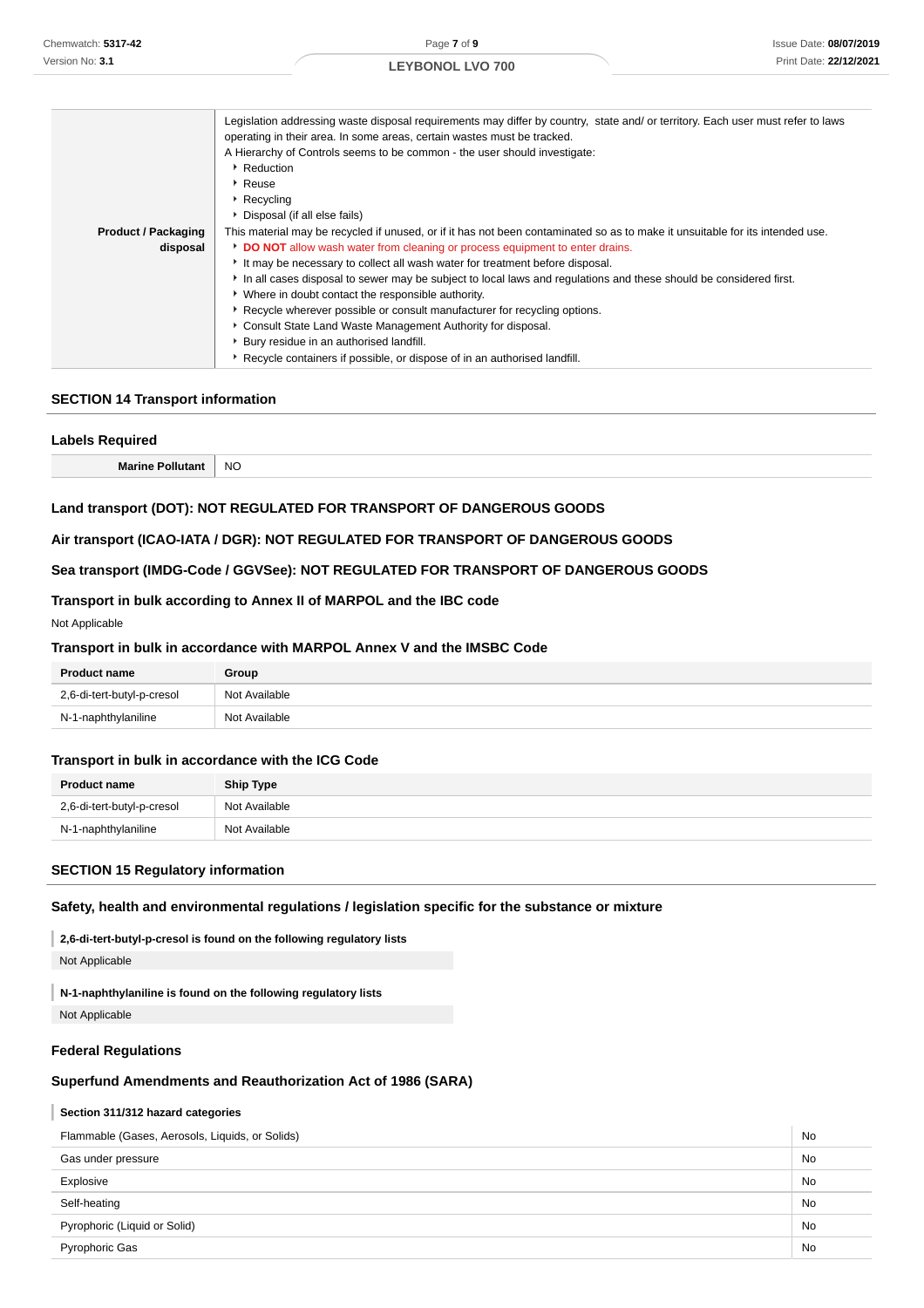| Corrosive to metal                                           | <b>No</b> |
|--------------------------------------------------------------|-----------|
| Oxidizer (Liquid, Solid or Gas)                              | No        |
| Organic Peroxide                                             | <b>No</b> |
| Self-reactive                                                | <b>No</b> |
| In contact with water emits flammable gas                    | No        |
| <b>Combustible Dust</b>                                      | <b>No</b> |
| Carcinogenicity                                              | <b>No</b> |
| Acute toxicity (any route of exposure)                       | <b>No</b> |
| Reproductive toxicity                                        | <b>No</b> |
| Skin Corrosion or Irritation                                 | <b>No</b> |
| Respiratory or Skin Sensitization                            | <b>No</b> |
| Serious eye damage or eye irritation                         | No        |
| Specific target organ toxicity (single or repeated exposure) | No        |
| <b>Aspiration Hazard</b>                                     | <b>No</b> |
| Germ cell mutagenicity                                       | No        |
| Simple Asphyxiant                                            |           |
| Hazards Not Otherwise Classified                             |           |
|                                                              |           |

## **US. EPA CERCLA Hazardous Substances and Reportable Quantities (40 CFR 302.4)**

None Reported

## **State Regulations**

## **US. California Proposition 65**

None Reported

## **National Inventory Status**

| <b>National Inventory</b>                          | <b>Status</b>                                                                                                                                                                                        |
|----------------------------------------------------|------------------------------------------------------------------------------------------------------------------------------------------------------------------------------------------------------|
| Australia - AIIC / Australia<br>Non-Industrial Use | Yes                                                                                                                                                                                                  |
| Canada - DSL                                       | Yes                                                                                                                                                                                                  |
| Canada - NDSL                                      | Yes                                                                                                                                                                                                  |
| China - IECSC                                      | Yes                                                                                                                                                                                                  |
| Europe - EINEC / ELINCS /<br><b>NLP</b>            | Yes                                                                                                                                                                                                  |
| Japan - ENCS                                       | Yes                                                                                                                                                                                                  |
| Korea - KECI                                       | Yes                                                                                                                                                                                                  |
| New Zealand - NZIoC                                | Yes                                                                                                                                                                                                  |
| Philippines - PICCS                                | Yes                                                                                                                                                                                                  |
| USA - TSCA                                         | Yes                                                                                                                                                                                                  |
| Taiwan - TCSI                                      | Yes                                                                                                                                                                                                  |
| Mexico - INSQ                                      | Yes                                                                                                                                                                                                  |
| Vietnam - NCI                                      | Yes                                                                                                                                                                                                  |
| Russia - FBEPH                                     | Yes                                                                                                                                                                                                  |
| Legend:                                            | Yes = All CAS declared ingredients are on the inventory<br>No = One or more of the CAS listed ingredients are not on the inventory. These ingredients may be exempt or will require<br>registration. |

## **SECTION 16 Other information**

| /אר |
|-----|
|     |

## **SDS Version Summary**

| Date of<br>Version<br><b>Update</b> | <b>Sections Updated</b> |
|-------------------------------------|-------------------------|
|-------------------------------------|-------------------------|